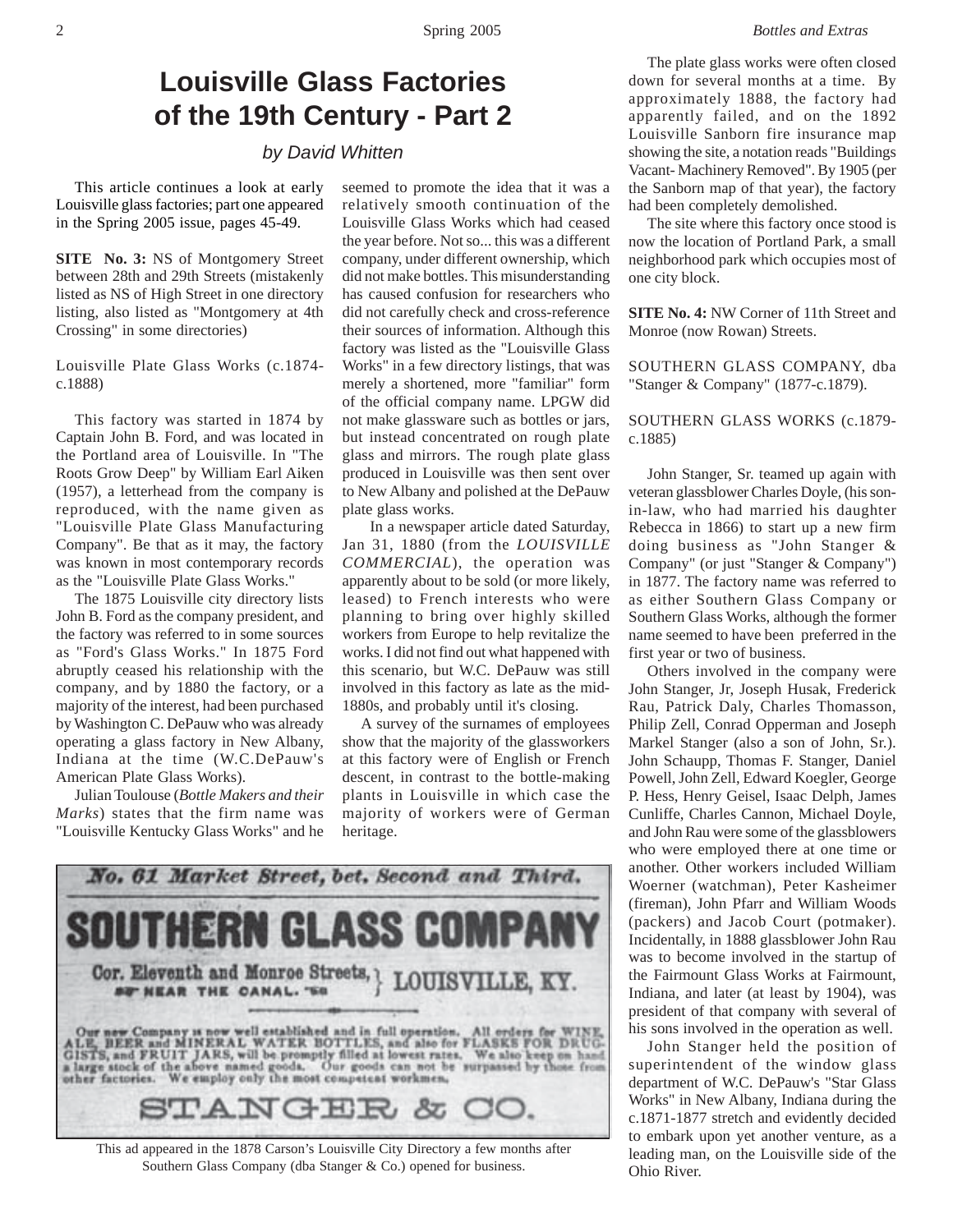According to *CROCKERY & GLASS JOURNAL*, an early trade magazine of the glass manufacturing industry, in the August 23, 1877 issue, mention is made that the first bottle production was scheduled to start about ten days later (September 2, 1877).

A brief newspaper ad first appeared for this company in the Louisville Courier Journal, dated Dec 2, 1877.

An advertisement also appeared a few months later (in the 1878 city directory) which reads:

"Southern Glass Company--Cor. Eleventh and Monroe Streets--Near the Canal--Louisville, KY.

Our new company is now well established and in full operation. All orders for wine, ale, beer and mineral water bottles, and also for flasks for druggists, and fruit jars, will be promptly filled at lowest rates. We also keep on hand a large stock of the above named goods. Our goods can not be surpassed by those from other factories. We employ only the most competent workmen. Stanger & Co."

Sometime in either 1879 or 1880, John Stanger, Sr, departed and T. H. Sherley & J. G. McCulloch then became proprietors of the works. J. L. (John Lewis) McCulloch was listed as bookkeeper, but his relationship to J.G. isn't clear at this time. (John Lewis McCulloch was to become part-

Company of Marion, Indiana, in 1888). The period of about 1880 to 1883 seems to have been the most prosperous time for this company, with a large variety of bottles and jars being produced.

owner of the Marion Fruit Jar & Bottle

Embossed identification marks used by Southern Glass Company on various articles (always found on the base) are:

1) SOU.G.W. (Wax sealer fruit jars)

2) SOU.G.WS. (Square pickle bottles)

3) S.G.W.LOU.KY (Wax sealer jars, medicines, pickles, cathedral peppersauces, cylinder whiskies, hutchinson sodas, many others)

4) S.G.Co. (Chemical bottles, wax sealers, ginger ovals, John J. Smith tonic bottles)

5) S.G.W. (Pumpkinseed flasks)

All of the Southern Glass Company bottles I've encountered bear applied lips (that is, a ring of glass has been added in a second step to form the lip of the bottle, but with no further "tooling" evident which

would have otherwise smoothed over the clearly visible line of separation between the lip and the body of the bottle), and they usually show a rather crudely-made appearance more characteristic of the bottles of a somewhat earlier period of time (i.e. the Civil War era). They often contain very prominent bubbles as well as smaller seed and tear bubbles, and exhibit "drippy lips", swirl or "whittle" marks, faint amber wisps, and other irregularities so attractive to the antique bottle collector.

Presumably the "S.G.Co." marking was used mostly in the first two years or so of operation, although it is likely that some of the bottle molds with that marking were used into later years until they wore out.

The S.G.CO. marking was also used by at least two or three other glass companies, including the Scranton Glass Company, Scranton, Pa., and Southern Glass Company of Los Angeles, Calif. (1916-1931). Swayzee Glass Company of Swayzee, Ind. used an "S.G.CO." but always in the form of a monogram which appears only on fruit jars. In the case of the Louisville-made bottles, I suggest that if a bottle or jar seen with this mark is handblown with a true applied lip, is crudely made, aqua, is basemarked, and found primarily in the



2. Plain square "American Pickle" bottle made by Southern Glass Works. These have been found in four sizes, raning from 7 inches to 11 1/2 inches in height. An "F.C.G.CO." marked pickle bottle is known which is 13 1/2 inches tall. 3. Aqua pumpkinseed ("picnic") flask with the marking "S.G.W." on the base. 4. John J. Smith tonic bottle manufactured by Southern Glass. This is one of a great many variants known of this commonly found bottle. These bottles are also found marked "KY.G.W.CO.," as well as key-mold versions believed to have been made by the Louisville Glass Works in the 1860s and '70s, not to mention the much earlier open- and iron-pontiled versions.